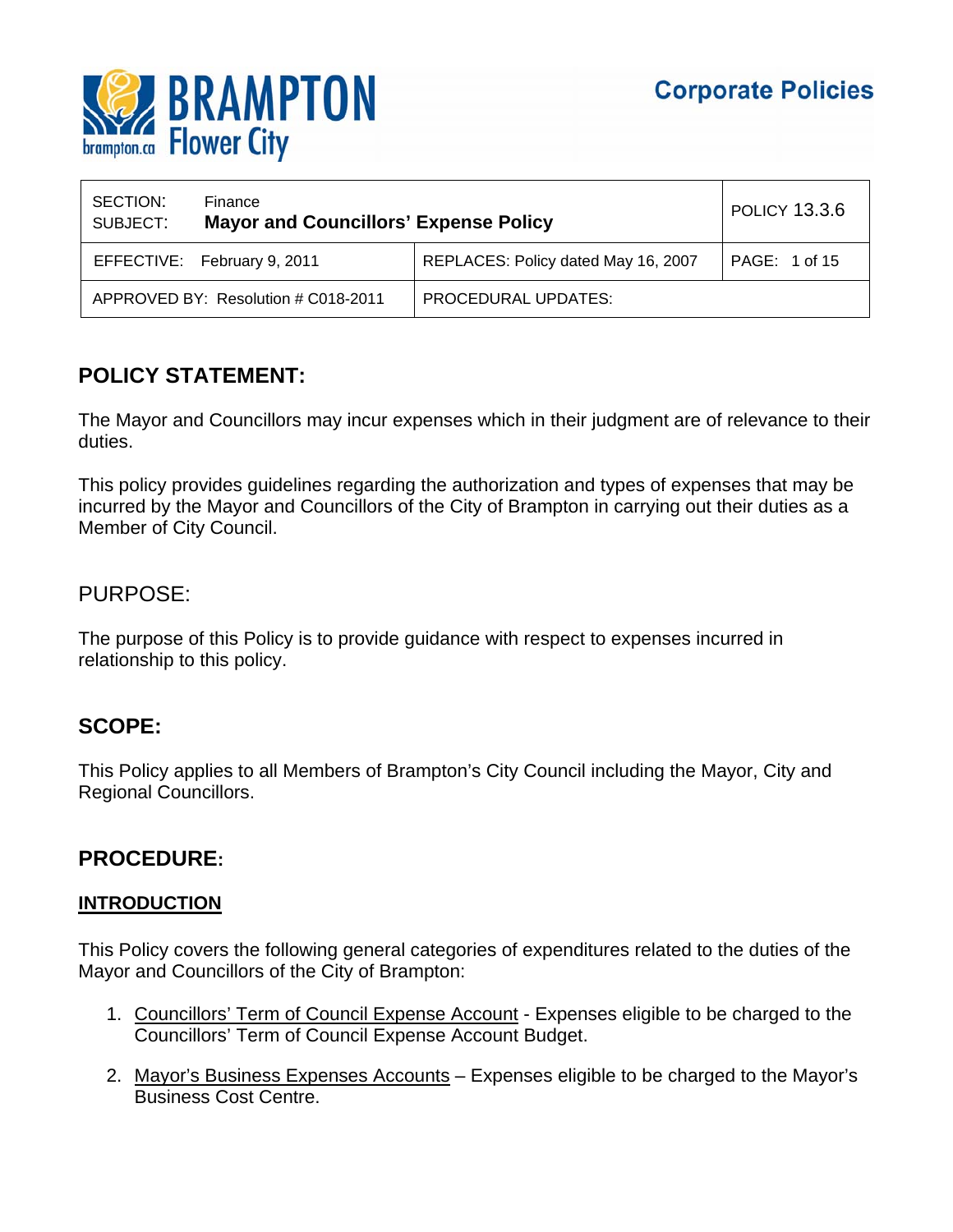

| SECTION:<br>SUBJECT: | Finance<br><b>Mayor and Councillors' Expense Policy</b> |                                     | <b>POLICY 13.3.6</b> |
|----------------------|---------------------------------------------------------|-------------------------------------|----------------------|
|                      | EFFECTIVE: February 9, 2011                             | REPLACES: Policy dated May 16, 2007 | PAGE: 2 of 15        |
|                      | APPROVED BY: Resolution # C018-2011                     | PROCEDURAL UPDATES:                 |                      |

- 3. Corporate Account Expenses eligible to be charged to a Corporate Account
- 4. Corporate Assets Acquisition of assets required to provide Councillors with a standard level of technology, office and home office equipment and furniture.

Expenses incurred in category 1: Term of Council Expense Account, category 2: Mayor's Business Expenses Accounts and category 3: Corporate Account are reported on the Annual Statement of Remuneration and Expenses in accordance with Section 284 of the *Municipal Act, 2001*.

Assets provided to the Mayor and Councillors in category 4: Corporate Assets are not expenses and are not reported on the Annual Statement of Remuneration and Expenses because these assets are part of the City's pool of Corporate Assets.

This Policy comprises the following major Guideline Sections:

- A. Expenditure Guidelines
- B. Application Guidelines
- C. Administration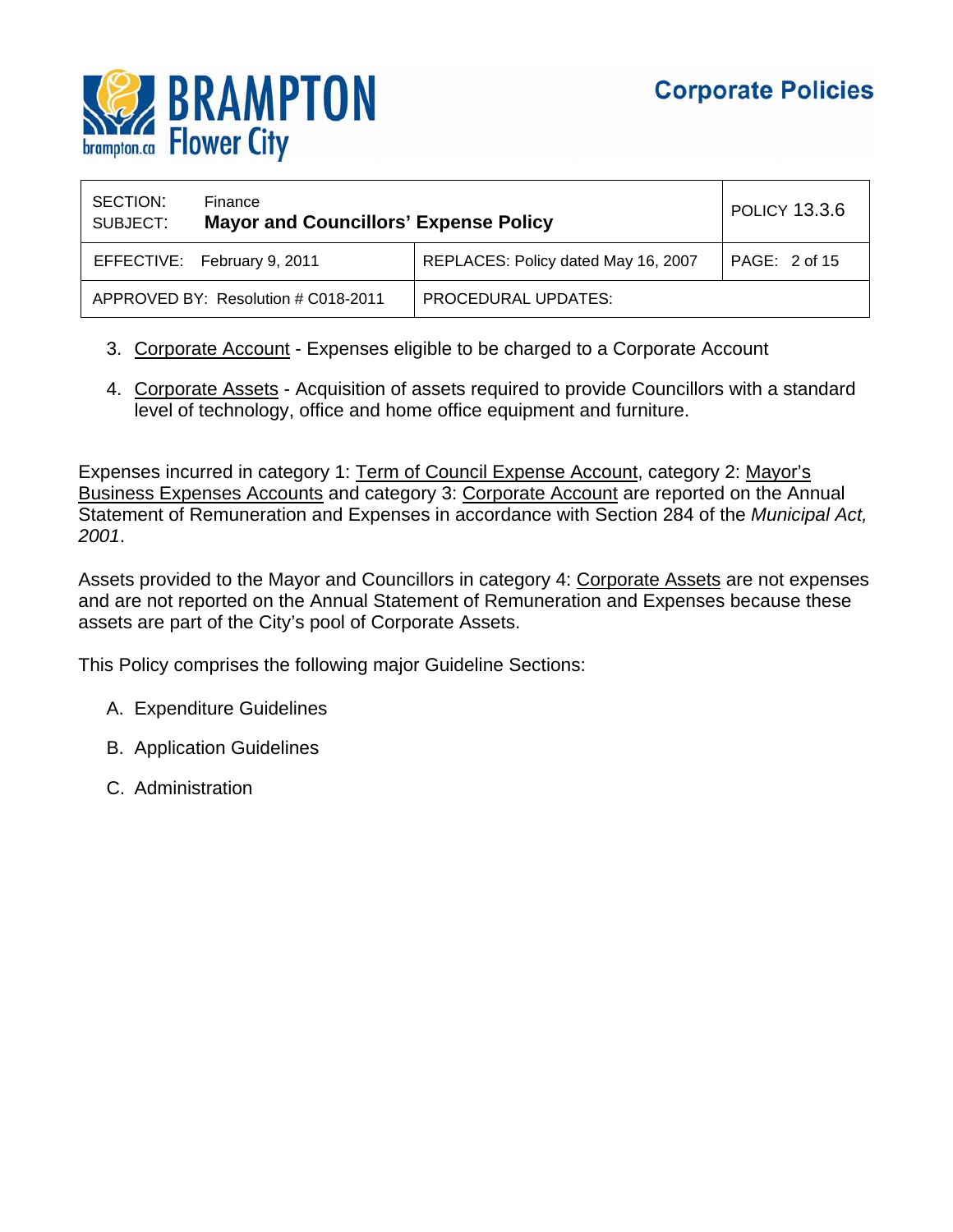

| SECTION:<br>SUBJECT: | Finance<br><b>Mayor and Councillors' Expense Policy</b> |                                     | <b>POLICY 13.3.6</b> |
|----------------------|---------------------------------------------------------|-------------------------------------|----------------------|
|                      | EFFECTIVE: February 9, 2011                             | REPLACES: Policy dated May 16, 2007 | PAGE: 3 of 15        |
|                      | APPROVED BY: Resolution # C018-2011                     | PROCEDURAL UPDATES:                 |                      |

## **A. EXPENDITURE GUIDELINES**

#### **1. Councillors' Term of Council Expense Account**

Each Councillor may incur eligible expenses, which in their judgment are of relevance to a Councillor's role/duties, up to a maximum of \$60,000 per four-year term of Council.

#### **a. Technology, Office Equipment, Office Furniture**

Eligible expenses under this category that are of relevance to a Councillor's role/duties and are not included in Category 4: Corporate Assets may include but are not limited to:

- Additional technology related devices upon written request from a Councillor. This does not include additional technology related devices provided as a replacement for non-functioning devices or as a result of a technology driven upgrade.
- Other equipment or furniture that a Councillor feels is required to support carrying out their duties effectively.

#### **b. Business Office Expenses**

Eligible expenses under this category that are of relevance to a Councillor's role/duties may include but are not limited to:

- Business cards
- Stationery
- Telephone service for home office
- Monthly charges and usage charges for mobile devices (provided under Section A of this Policy)
- Supplies for home office fax machine and printer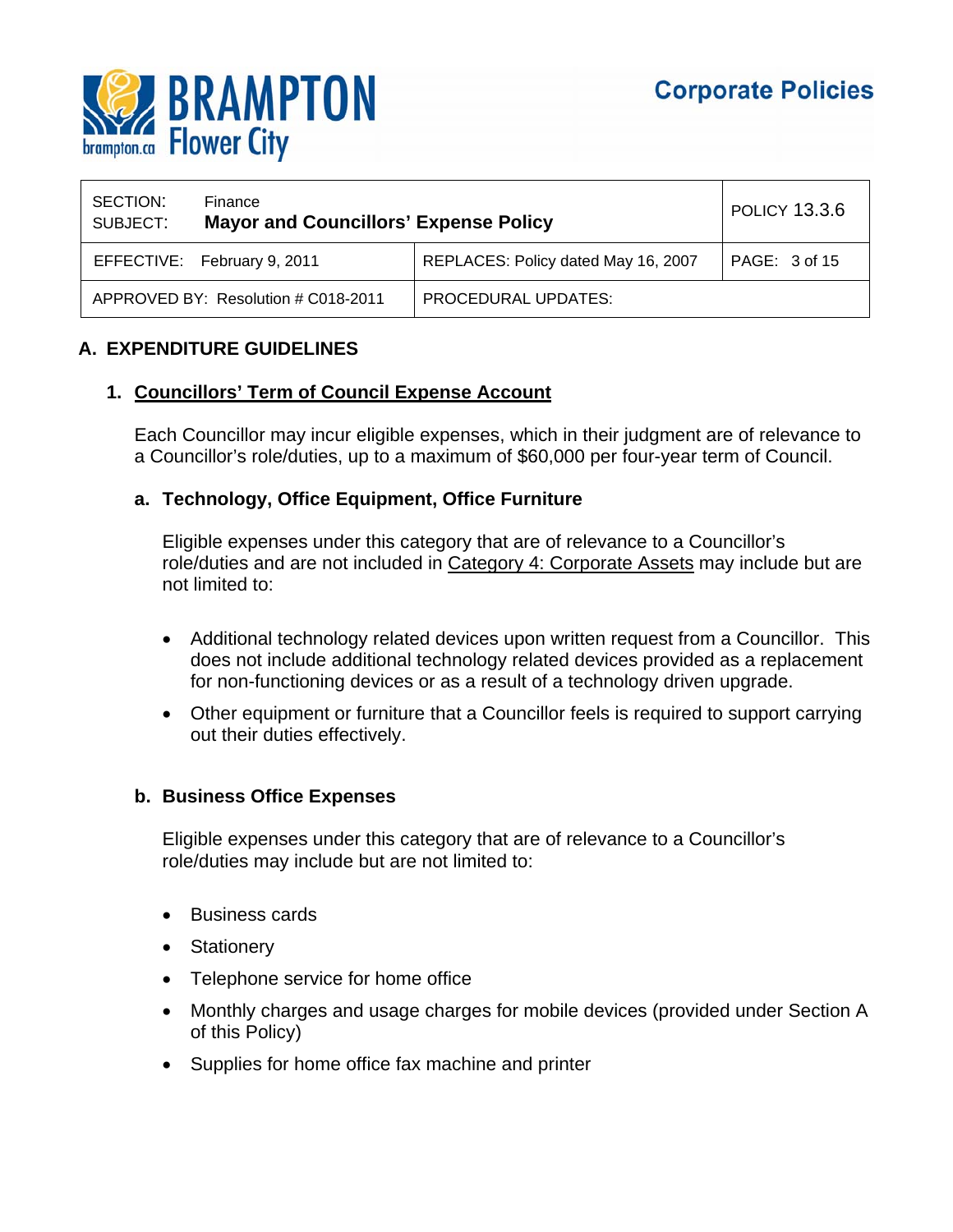

| SECTION:<br>SUBJECT: | Finance<br><b>Mayor and Councillors' Expense Policy</b> |                                     | POLICY 13.3.6 |
|----------------------|---------------------------------------------------------|-------------------------------------|---------------|
|                      | EFFECTIVE: February 9, 2011                             | REPLACES: Policy dated May 16, 2007 | PAGE: 4 of 15 |
|                      | APPROVED BY: Resolution # C018-2011                     | PROCEDURAL UPDATES:                 |               |

- Cost of business related long-distance charges incurred on a Councillor's home telephone service
- Courier service

#### **c. Community Involvement**

Eligible expenses under this category that are of relevance to a Councillor's role/duties may include but are not limited to:

- Community memberships, sponsorships and community functions that support the Brampton Community, excluding corporately authorized expenditures for participation at community events as approved by City Council. Councillors should be aware that the Canada Revenue Agency may deem some memberships as a taxable benefit to be included on their T4's.
- Merchandise donations (i.e. City souvenir/promotional items) from a Councillor to Religious and Political organizations (and their affiliations), not to exceed \$250 in value, provided the total of all related merchandise donations to each organization does not exceed \$250 (twice per year to the same group).
- Religious organizations are not eligible to directly receive a financial donation/sponsorship under this policy unless it is for a Brampton community event/fundraiser.
- Political organizations are not eligible for a financial donation/sponsorship under this policy.

#### **d. Subscriptions**

Eligible expenses under this category that are of relevance to a Councillor's role/duties may include but are not limited to:

- Books
- Magazines
- **Newspapers**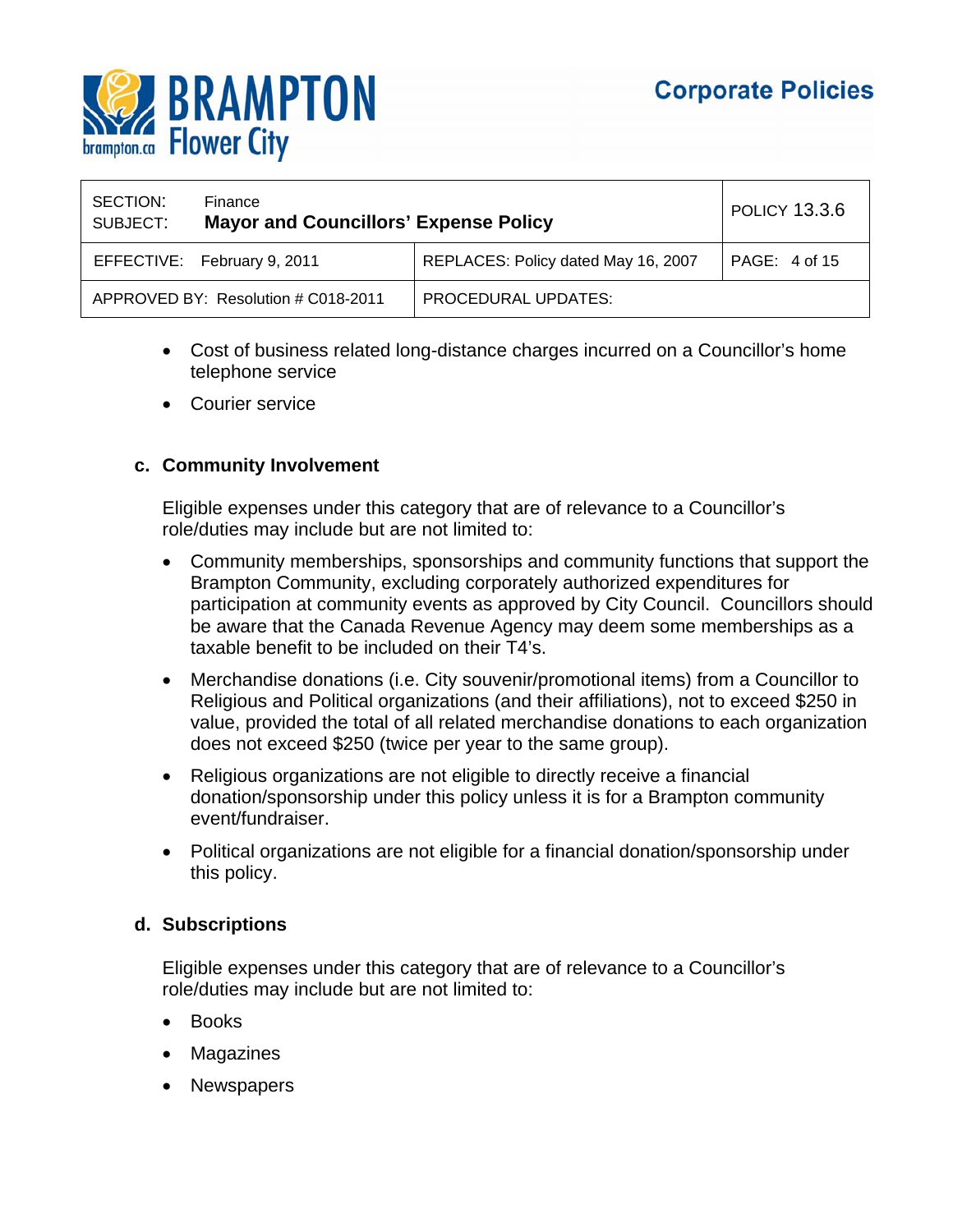

| SECTION:<br>SUBJECT: | Finance<br><b>Mayor and Councillors' Expense Policy</b> |                                     | <b>POLICY 13.3.6</b> |
|----------------------|---------------------------------------------------------|-------------------------------------|----------------------|
|                      | EFFECTIVE: February 9, 2011                             | REPLACES: Policy dated May 16, 2007 | PAGE: 5 of 15        |
|                      | APPROVED BY: Resolution # C018-2011                     | <b>PROCEDURAL UPDATES:</b>          |                      |

## **e. Professional and Business Development**

Councillors may attend the following programs that are of relevance to a Councillor's role/duties:

- Conferences and seminars.
- Professional education and development programs
- Skills development programs
- Business Development, Trade Missions, Research/Study trips
- Other City business or other travel requested by City Council

#### **f. Hospitality and Entertainment**

Hospitality or entertainment expenses may be incurred by Councillors providing that the expenses are reasonable and were incurred as a result of conducting City business.

#### **g. Miscellaneous**

Eligible expenses under this category that are of relevance to a Councillor's role/duties may include but are not limited to:

- Corporate business meals
- Employee retirement dinners where tickets or gift may be required
- Parking fees
- Photographs and slides
- Internal printing
- Highway toll charges
- Advertising separate from Corporate advertising on behalf of the City (such as note of congratulations in the newspaper)
- Promotional items (such as pens, pins, etc.)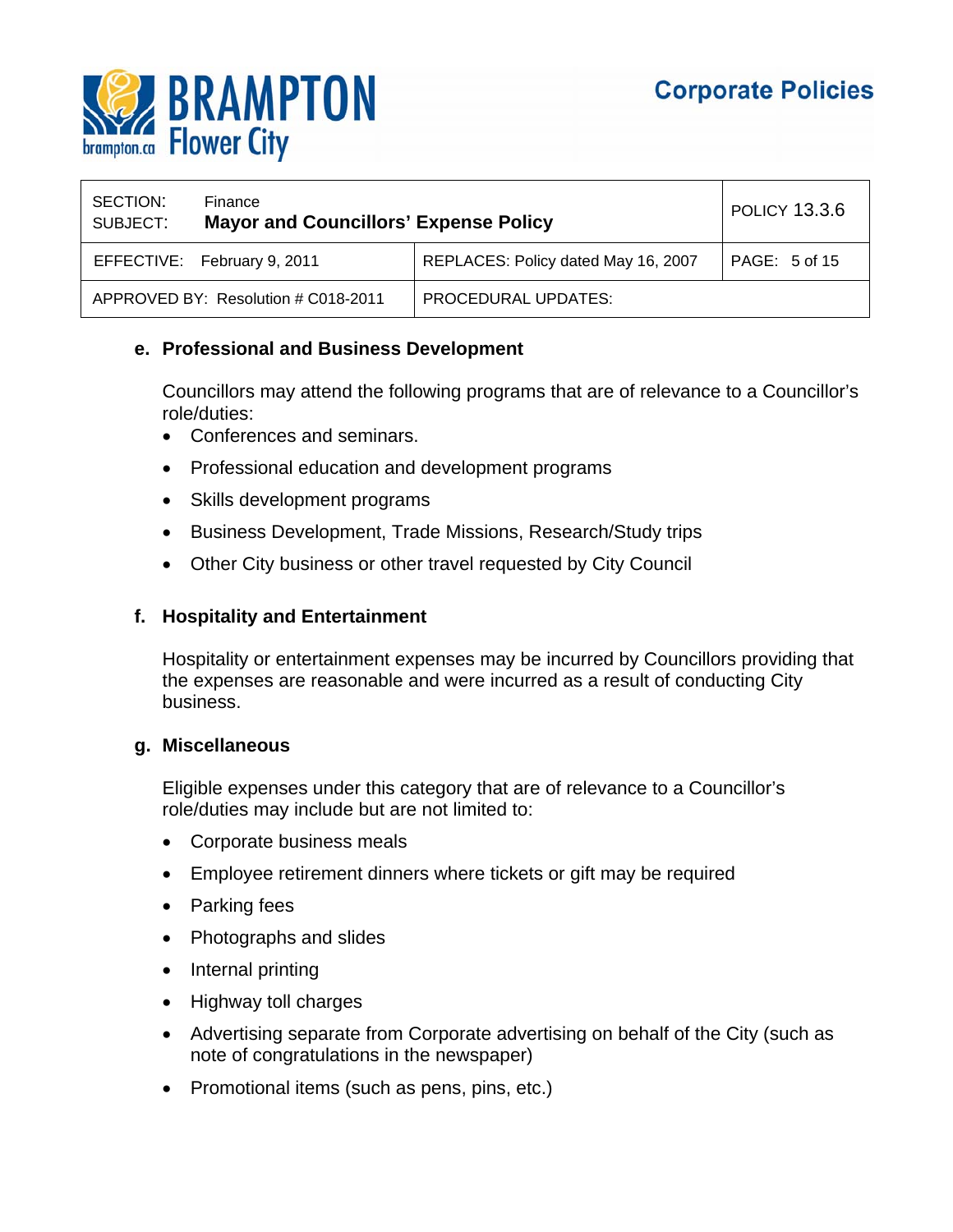

| SECTION:<br>SUBJECT: | Finance<br><b>Mayor and Councillors' Expense Policy</b> |                                     | <b>POLICY 13.3.6</b> |
|----------------------|---------------------------------------------------------|-------------------------------------|----------------------|
|                      | EFFECTIVE: February 9, 2011                             | REPLACES: Policy dated May 16, 2007 | PAGE: 6 of 15        |
|                      | APPROVED BY: Resolution # C018-2011                     | PROCEDURAL UPDATES:                 |                      |

## **2. Mayor's Business Expenses Accounts**

The Mayor is provided with an annual budget within the Mayor's Business Cost Centre in recognition of the Mayor's responsibilities as the Head of Council as set out in the *Municipal Act*, *2001*. The Mayor may incur expenses in the Mayor's Business Cost Centre, which in the judgement of the Mayor are of relevance to the role/duties of the Mayor. Expense accounts in the Mayor's Business Cost Centre include but are not limited to:

- Office Expenses
- Vehicle Costs
- Promotion
- Telephone
- Contracted Services
- Mayor's Initiatives
- Communications
- Public Relations
- Mobile Communications

The annual budgets for the accounts within the Mayor's Business Cost Centre are established as part of the City's annual budget process.

## **3. Corporate Account**

Eligible expenses under this category that are of relevance to the role/duties of the Mayor and Councillors may include but are not limited to:

- Attendance at AMO and FCM conferences
- Councillor attendance on a trade mission or a research trip must be approved by City Council in advance of the trip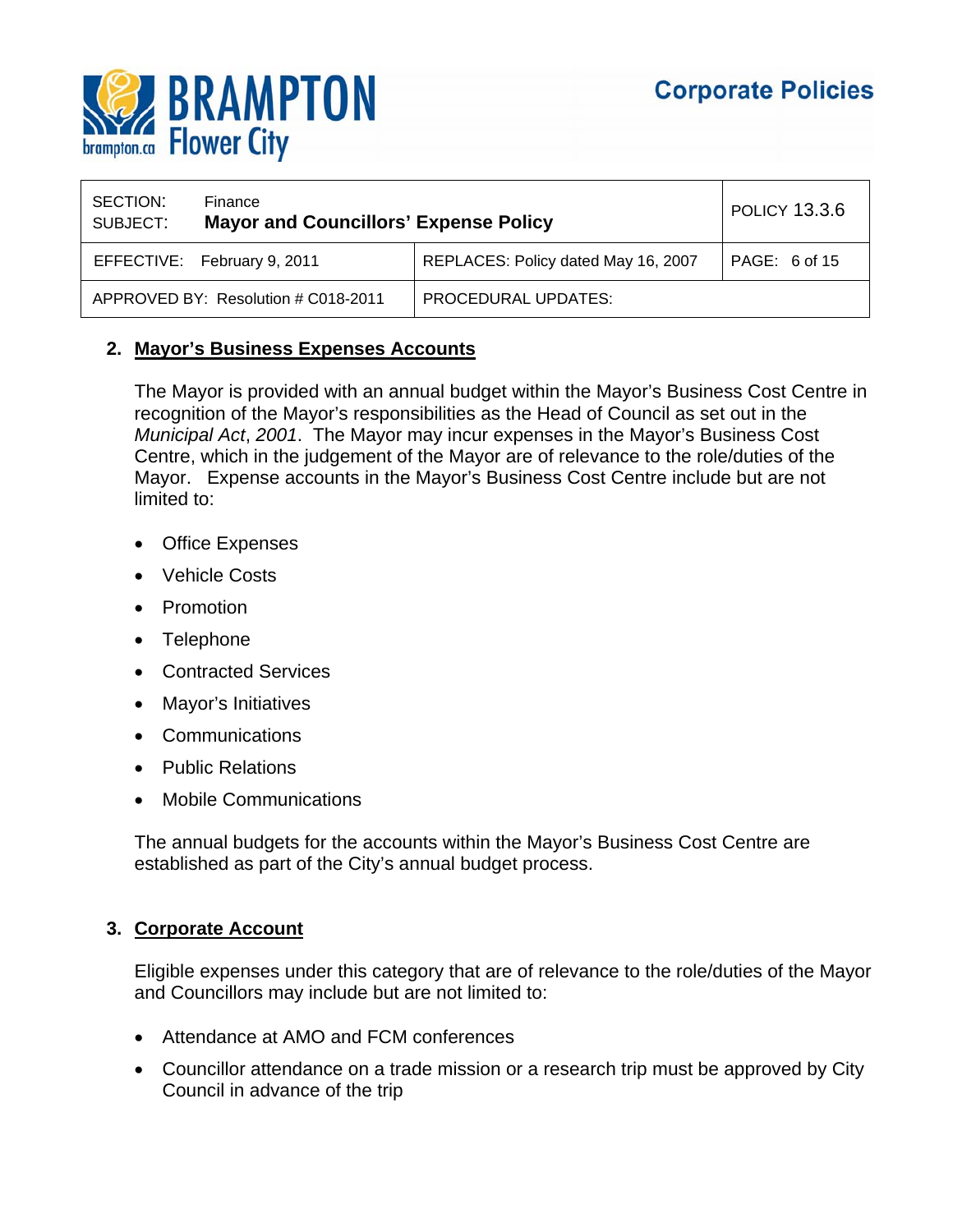

| SECTION:<br>SUBJECT: | Finance<br><b>Mayor and Councillors' Expense Policy</b> |                                     | <b>POLICY 13.3.6</b>     |
|----------------------|---------------------------------------------------------|-------------------------------------|--------------------------|
|                      | EFFECTIVE: February 9, 2011                             | REPLACES: Policy dated May 16, 2007 | PAGE: $7 \text{ of } 15$ |
|                      | APPROVED BY: Resolution # C018-2011                     | <b>PROCEDURAL UPDATES:</b>          |                          |

- Councillor attendance at Board related functions must be approved by City Council. (i.e. separate from Board appointments approved by Council such as: BDDC)
- Hospitality or entertainment expenses may be incurred by Councillors providing that the expenses are reasonable and were incurred as a result of conducting City business. In order to be eligible to be charged to a Corporate Account, the function/event must be approved by City Council in advance of the function/event.
- Travel by the Mayor under this category does not require the approval of City Council. The Mayor may incur travel expenses under this category, which in the judgment of the Mayor are of relevance to the role/duties of the Mayor

Expenses under this category are charged to a corporate account with the associated budget included as part of the City's annual budget process.

## **4. Corporate Assets**

At the start of each term of Council, the Mayor and Councillors will be provided with technology equipment and services for their City Hall offices and home offices to support them in conducting City business. The technology equipment and services provided to the Mayor and Councillors is described in Appendix A of this Policy.

The Mayor and Councillors shall be provided with standard corporate technology offerings (i.e. models, software versions etc.). Details of the specific technology offerings will be presented to the Mayor and Councillors at the beginning of each new Term of Council. Non-corporate standard technology/system configurations must be preapproved by the Chief Information Officer.

The technology equipment/software and office furniture and equipment provided to the Mayor and Councillors remains the property of the City of Brampton and shall be returned to the City of Brampton when it is replaced with newer equipment or in the event that the Mayor or Councillor is no longer a Member of Council, except as provided for in this policy. At the end of a Term of Council, the Mayor and Councillors may purchase, from their own personal funds, their home office equipment or other assets originally paid using City funds, for an amount based on fair market value plus associated taxes and disposition costs at the time of purchase.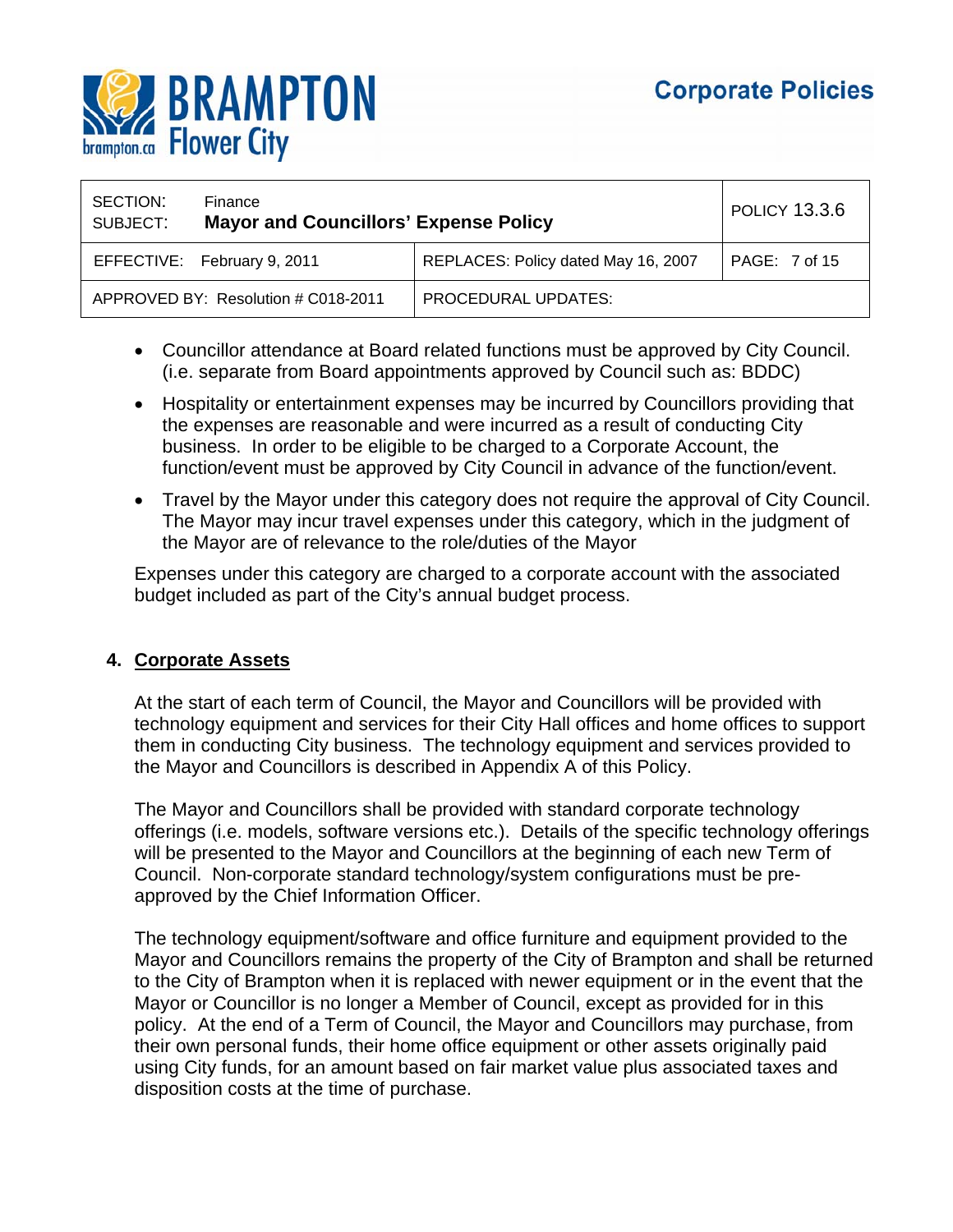

| SECTION:<br>SUBJECT: | Finance<br><b>Mayor and Councillors' Expense Policy</b> |                                     | <b>POLICY 13.3.6</b> |
|----------------------|---------------------------------------------------------|-------------------------------------|----------------------|
|                      | EFFECTIVE: February 9, 2011                             | REPLACES: Policy dated May 16, 2007 | PAGE: 8 of 15        |
|                      | APPROVED BY: Resolution # C018-2011                     | <b>PROCEDURAL UPDATES:</b>          |                      |

## **B. APPLICATION GUIDELINES**

## **1. Travel Expenses**

## **a. Conditions For Payment Or Reimbursement of eligible expenses**

Travel expenses will be reimbursed according to the following guidelines:

- The City will reimburse the cost of meals based on receipts submitted or alternatively the Mayor and Councillors may elect to claim a meal per diem of \$60.00 in lieu of submitting receipts for meal expenses.
- An additional per diem of \$25.00 will be provided for incidental expenses including but not limited to phone calls, laundry/dry cleaning, gratuities etc. Receipts are not required when a per diem is paid.
- Individual per diems are calculated based on actual travel arrangements while traveling away from the City of Brampton. That is, per diems claimed will be calculated based on the same number of days associated with the purpose of the trip including the day of departure and day of return.
- The City will pay air/train fare based on economy class or at the best rate available at the time of making travel arrangements. Exceptions will be made if the Mayor or Councillor requires alternate arrangements due to personal health conditions or medical restrictions or for flights greater than five hours in duration.
- Should the Mayor or Councillors elect to drive to a destination that is greater than 300km from Brampton in lieu of traveling by air/train, the City will reimburse expenses incurred enroute while driving, including receipted accommodation expenses, meals (per diems or receipts) and rental vehicle charges or mileage charges for use of a personal vehicle provided that all such charges as set out in this paragraph do not exceed the cost of regular economy airfare or lowest rate available at the time of making travel arrangements. The mileage reimbursement shall be calculated based on the driving distance from City Hall to the destination location utilizing an internet based mapping service such as:
	- Google Maps: http://maps.google.ca/maps?hl=en&tab=wl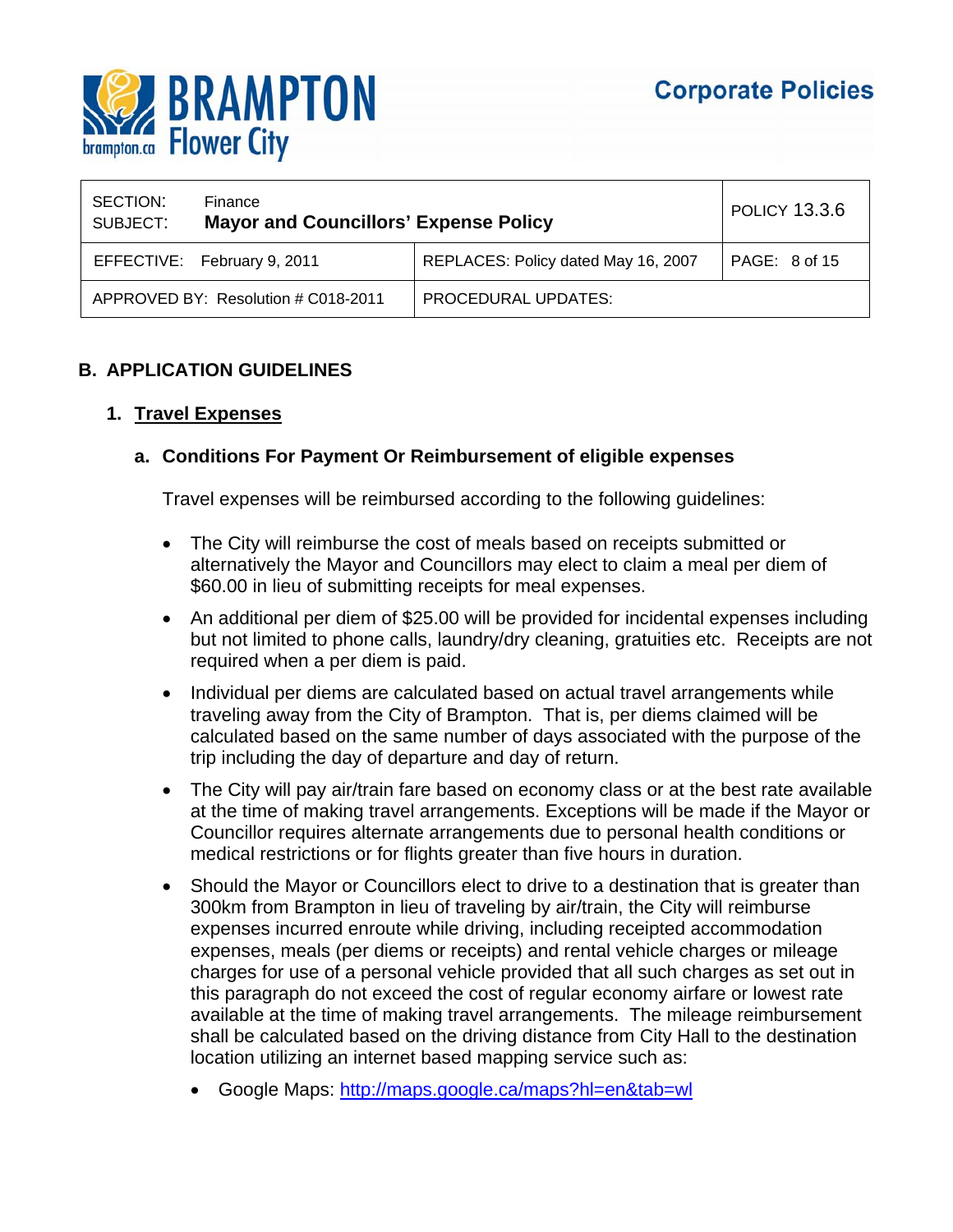

| SECTION:<br>SUBJECT: | Finance<br><b>Mayor and Councillors' Expense Policy</b> |                                     | POLICY 13.3.6 |
|----------------------|---------------------------------------------------------|-------------------------------------|---------------|
|                      | EFFECTIVE: February 9, 2011                             | REPLACES: Policy dated May 16, 2007 | PAGE: 9 of 15 |
|                      | APPROVED BY: Resolution # C018-2011                     | PROCEDURAL UPDATES:                 |               |

- MapQuest: http://www.mapquest.com/
- Bing Maps: http://www.bing.com/maps/
- CAA TripTik:

### http://ww1.aaa.com/scripts/WebObjects.dll/AAAOnline?association=c aa&club=282&page=ITTServices

- Mileage rates will be based on the approved mileage rates in effect at time of travel. Councillors receive a monthly car allowance for business use of their personal vehicles within an 80 km radius of City Hall. Therefore, Councillors shall reduce the total mileage distance claimed by 160 km prior to calculating the mileage reimbursement amount for travel expenses.
- Ground transportation (Taxis, Buses, Airport Shuttles, Airport Limousines etc.) will be reimbursed based on receipts submitted
- The reasonable cost of hotel accommodation providing best value available at the time of making travel arrangements will be reimbursed based on receipts submitted.
- Registration fees (Conference/Seminar and Programs, etc.) will be reimbursed based on receipts submitted.

#### **b. Travel Advances**

A travel advance may be requested for up to the amount of the estimated costs anticipated to be paid by the attendee. The Mayor and Councillors are required to repay advances not required for travel.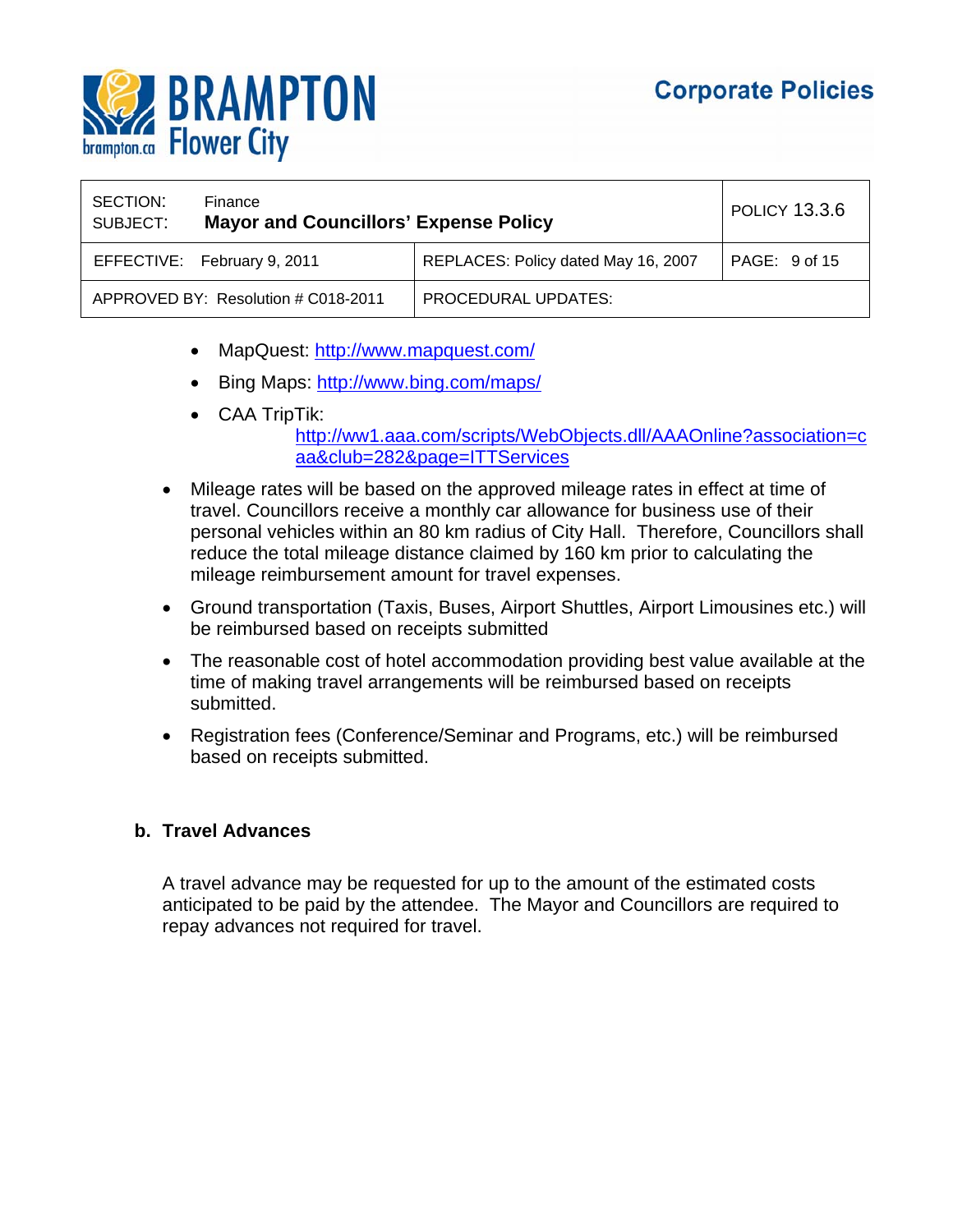

| SECTION:<br>SUBJECT: | Finance<br><b>Mayor and Councillors' Expense Policy</b> |                                     | <b>POLICY 13.3.6</b> |
|----------------------|---------------------------------------------------------|-------------------------------------|----------------------|
|                      | EFFECTIVE: February 9, 2011                             | REPLACES: Policy dated May 16, 2007 | PAGE: 10 of 15       |
|                      | APPROVED BY: Resolution # C018-2011                     | PROCEDURAL UPDATES:                 |                      |

## **c. Currency**

The daily per diem rates shall be based on the following currency guidelines.

| <b>Destinations</b>                       | <b>Applicable</b> |
|-------------------------------------------|-------------------|
| <b>Country(s) Where Travel Occurs</b>     | <b>Currency</b>   |
| Canada                                    | CAD <sub>\$</sub> |
| <b>USA &amp; Mexico</b>                   | USD <sub>\$</sub> |
| Western Europe except the United Kingdom* | EUR $\epsilon$    |
| <b>United Kingdom</b>                     | GBP £             |
| <b>Eastern Europe</b>                     | USD \$            |
| Asia and Pacific Rim                      | USD \$            |
| Australia                                 | AUD <sub>\$</sub> |
| New Zealand                               | NZD \$            |
| South America                             | USD <sub>\$</sub> |
| Africa                                    | USD <sub>\$</sub> |

## **d. Expense Reports**

Expense reports, complete with all required receipts, must be submitted to the Treasurer or Director of Treasury Services within 30 calendar days of returning to the City of Brampton.

#### **2. Entertainment or Hospitality Expenses**

#### **a. Receipts:**

Receipts are required for all entertainment and hospitality expense claims and receipts submitted must be in accordance with the following requirements:

- The expense must be supported by an original receipt or invoice.
- In the case where the receipt/invoice shows the name of the establishment or company providing the service as a numbered company, the operating name of the establishment must be provided.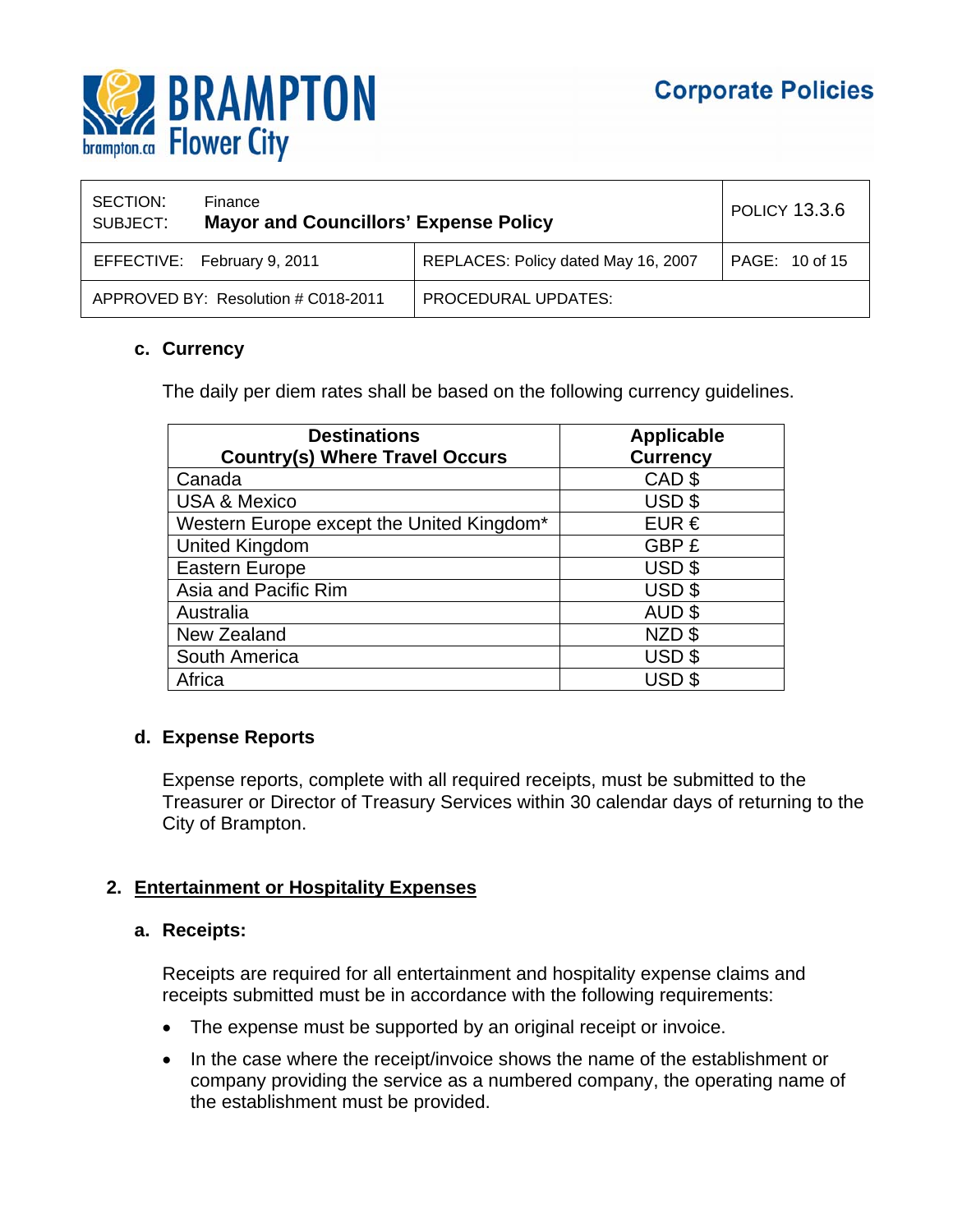

| SECTION:<br>SUBJECT: | Finance<br><b>Mayor and Councillors' Expense Policy</b> |                                     | <b>POLICY 13.3.6</b> |
|----------------------|---------------------------------------------------------|-------------------------------------|----------------------|
|                      | EFFECTIVE: February 9, 2011                             | REPLACES: Policy dated May 16, 2007 | PAGE: 11 of 15       |
|                      | APPROVED BY: Resolution # C018-2011                     | <b>PROCEDURAL UPDATES:</b>          |                      |

 The purpose of the expense and attendees must be provided on the reverse side of the invoice or receipt.

## **b. Alcohol**

 Alcohol and alcoholic beverages are not eligible expenses unless purchased or provided as a matter of hospitality or protocol while conducting City business.

## **3. Attendance On Behalf Of Another Member Of Council**

Expenses incurred by the Mayor or by a Councillor, in connection with attendance at a function(s) on behalf of the Mayor or another Councillor, shall be charged to the account that would otherwise have been charged for the original attending person. Expenses incurred by the substitute Councillor or the Mayor, that may be charged on behalf of the original attending person, are limited to the guidelines in this Policy.

## **C. ADMINISTRATION**

## **1. Councillors' Term of Council Expense Account**

## **a. Relationship To Budget**

The budget of \$60,000 is provided for the entire term of Council. Any funds remaining unspent at the end of the term of Council cannot be carried forward to the next term of Council. A Councillor shall not exceed his/her term of Council budget without the approval of City Council. The Treasurer and/or Director of Treasury Services are authorized to withhold expenses from a Councillor's Expense Account if in the opinion of the Treasurer and/or Director of Treasury Services, the Councillor's expense account has or will exceed the term of Council budget after taking into consideration amounts previously expensed and committed to be expensed during the term of Council.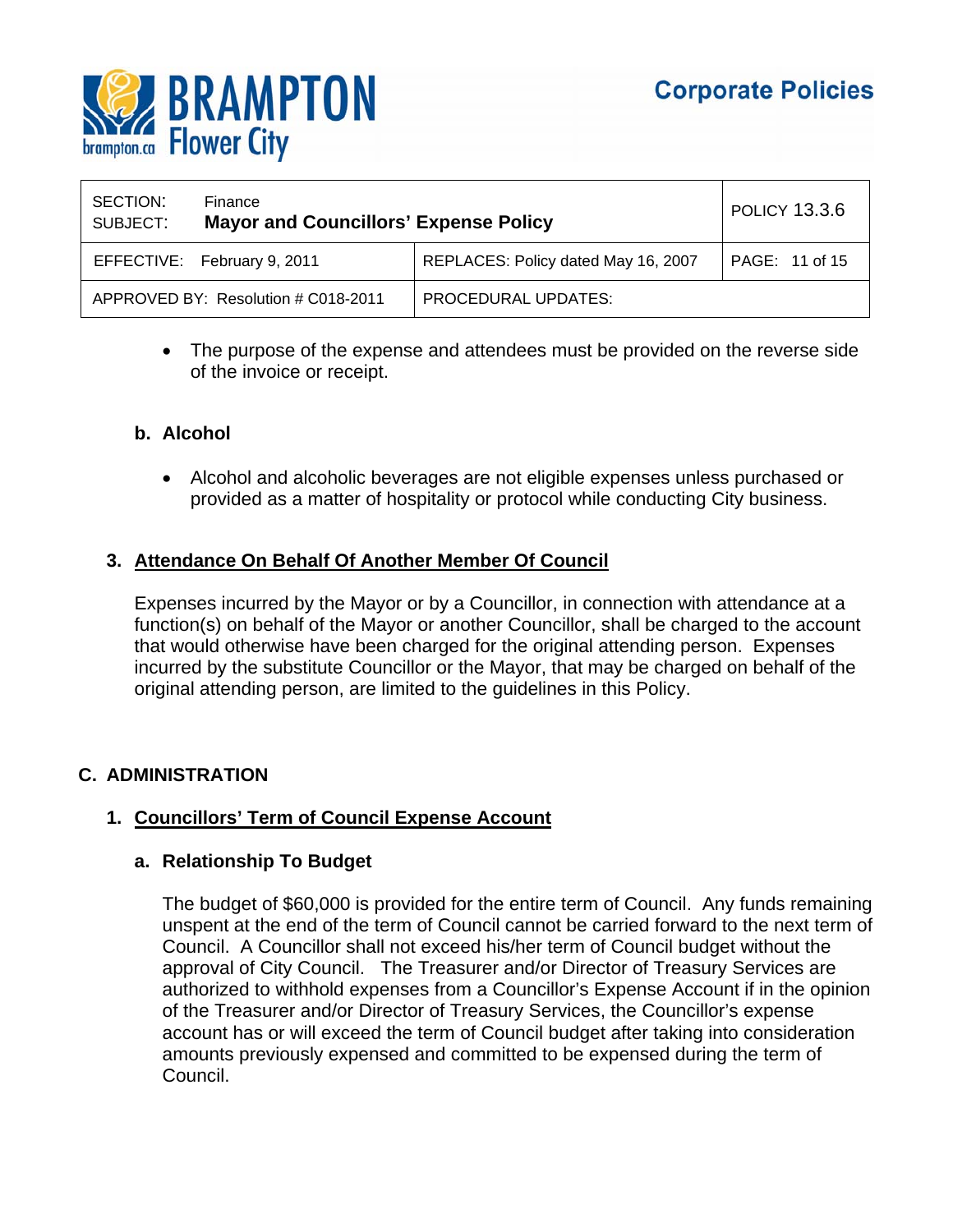

| SECTION:<br>SUBJECT: | Finance<br><b>Mayor and Councillors' Expense Policy</b> |                                     | <b>POLICY 13.3.6</b> |
|----------------------|---------------------------------------------------------|-------------------------------------|----------------------|
|                      | EFFECTIVE: February 9, 2011                             | REPLACES: Policy dated May 16, 2007 | PAGE: 12 of 15       |
|                      | APPROVED BY: Resolution # C018-2011                     | <b>PROCEDURAL UPDATES:</b>          |                      |

Any Member of Council, with expenses exceeding their budget allocation for the term of Council, must seek prior approval from City Council for authorization of any such additional expenditures during that term of Council and must seek Council's prior authorization for determination of the appropriate source of funding for such additional expenditures.

Should City Council authorize the Councillor to exceed his/her Councillors Expense Account budget for the term and should Council determine that the Councillor should have to repay the over expenditure personally, in the event that the Councillor is not re-elected in the next term of Council, then such authorization will be conditional upon the subject Member of Council providing to the City a written, irrevocable authorization and direction which gives the City the legal right to set-off the additional expenditures incurred in the term of Council, against any and all amounts owing by the City to the Council Member, including, without limitation, any severance pay, or retirement allowance, or any other salary or benefit payment otherwise owing to the Council Member when his or her office is vacated by that Council Member

A Councillor who does not return to the subsequent term of Council is personally responsible for any over-budget amounts remaining at the completion of the term of Council, except where City Council, at the request of the individual, waives the requirement for reimbursement. A Councillor who does not return to the subsequent term of Council may not incur expenses in his/her Councillor Expense Account after the date of the Municipal election.

## **b. Non-Completion of Term of Council**

In the case of a Councillor not completing his/her term of Council, the Councillor's term of Council expense budget shall be pro-rated to the end of the term of Council year in which the Councillor leaves office.

The Councillor shall be personally responsible for amounts spent in excess of the prorated budget, except as a result of illness or death. Arrangements for reimbursement shall be made with the Treasurer or Director of Treasury Services within thirty days of the public announcement that the Councillor will be leaving office except where City Council, at the request of the individual (or estate), waives the requirement for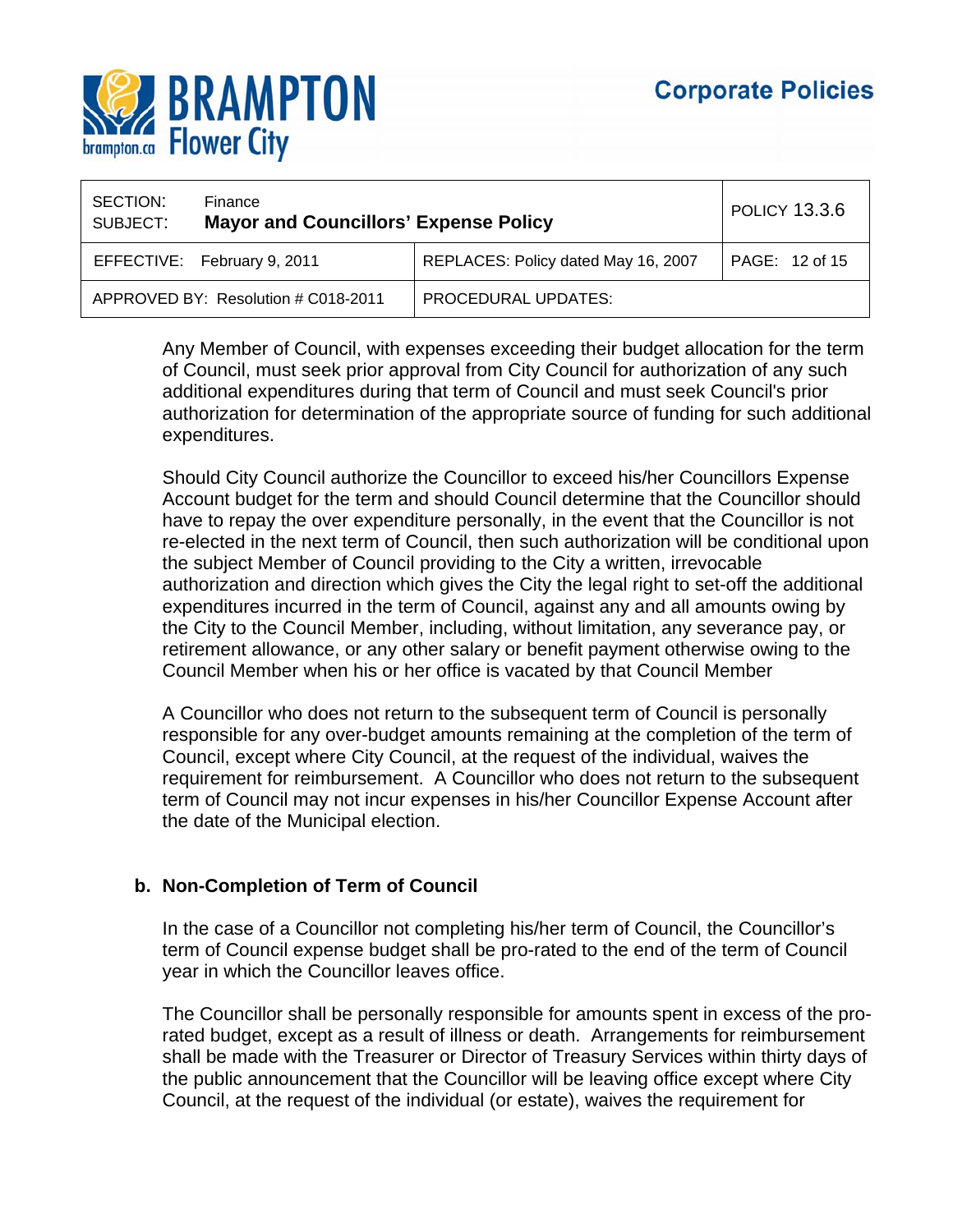

| SECTION:<br>SUBJECT: | Finance<br><b>Mayor and Councillors' Expense Policy</b> |                                     | <b>POLICY 13.3.6</b> |
|----------------------|---------------------------------------------------------|-------------------------------------|----------------------|
|                      | EFFECTIVE: February 9, 2011                             | REPLACES: Policy dated May 16, 2007 | PAGE: 13 of 15       |
|                      | APPROVED BY: Resolution # C018-2011                     | <b>PROCEDURAL UPDATES:</b>          |                      |

reimbursement. The Councillor (or estate) must return all assets purchased with City funds (either from the Councillor's Expense Account or corporate accounts) or purchase any such items from the City, utilizing personal funds, at fair market value in accordance with the requirements set out in this policy.

## **2. Expense Approval**

The Mayor and Councillors shall approve all requests for payment/reimbursement of expenses covered by this Policy. Approved requests for payment/reimbursement shall be submitted with supporting documentation to the Treasurer or Director of Treasury Services for processing.

## **3. Accountability:**

The Mayor and Councillors are responsible for approval of all expenses covered by this Policy.

The decision to approve an expense covered by this Policy ultimately rests with each individual Member of City Council.

## **4. Reporting:**

Each year, the Treasurer will provide a report to City Council showing the cumulative "Term of Council" expenditures incurred in each Councillors' Term of Council Expense Account. This report shall be provided to City Council at the same time that the Annual Statement of Remuneration and Expenses Report required by Section 284 of the *Municipal Act, 2001* is provided to City Council.

The Mayor's annual expenditures are reported as part of the annual budget process and on the Annual Statement of Remuneration and Expenses Report required by Section 284 of the is provided to City Council.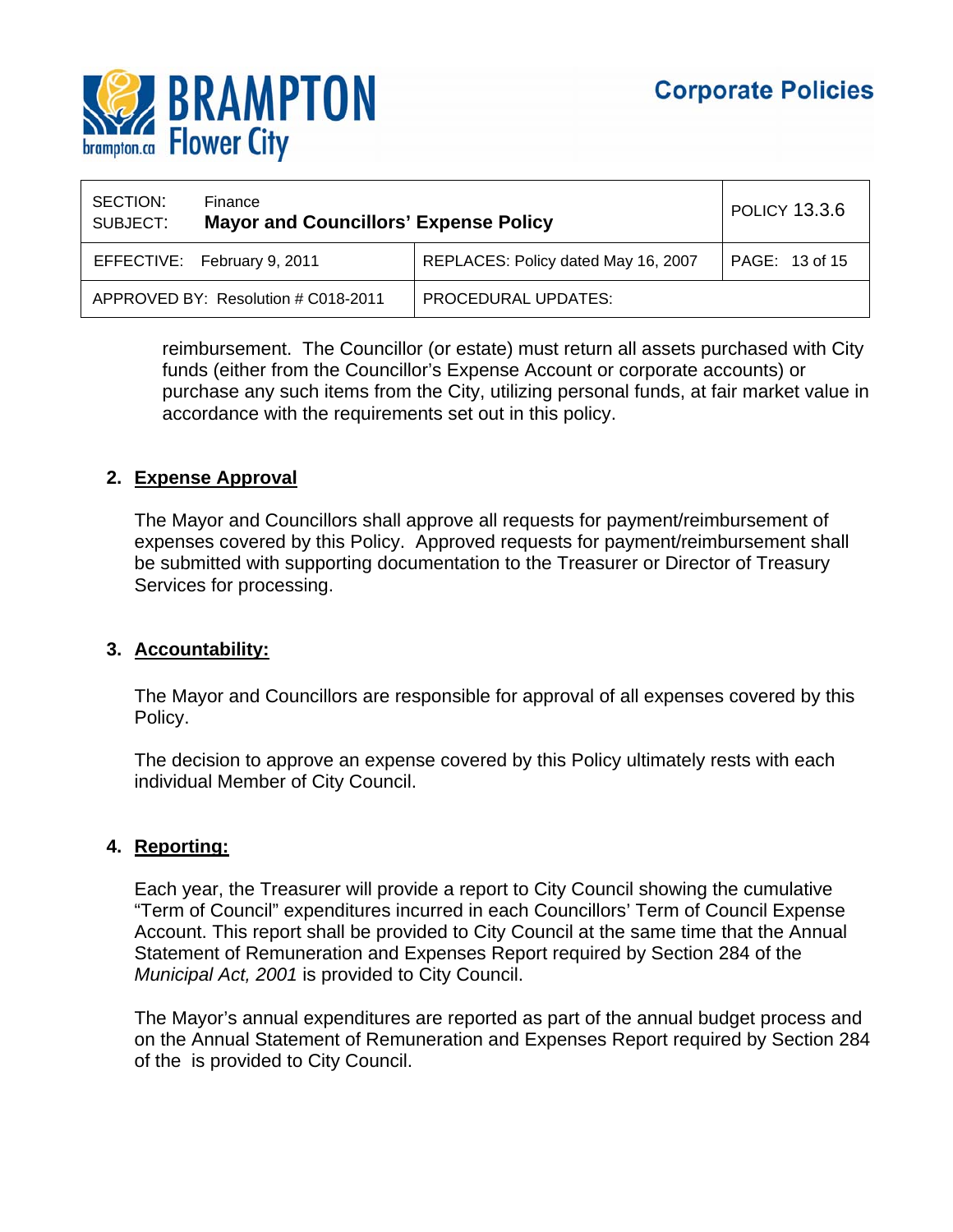

| SECTION:<br>SUBJECT:                | Finance<br><b>Mayor and Councillors' Expense Policy</b> |                                     | <b>POLICY 13.3.6</b> |
|-------------------------------------|---------------------------------------------------------|-------------------------------------|----------------------|
|                                     | EFFECTIVE: February 9, 2011                             | REPLACES: Policy dated May 16, 2007 | PAGE: 14 of 15       |
| APPROVED BY: Resolution # C018-2011 |                                                         | PROCEDURAL UPDATES:                 |                      |

The Mayor and each Councillor will be provided with a statement on a monthly basis showing their respective cumulative expenses covered by this policy for the current Term of Council. The Mayor and Councillors are required to approve their respective statements.

A statement showing the Mayor's and Councillors' cumulative Term of Council expenses covered by the Policy will be posted on the City's web site on a quarterly basis.

## **ACCOUNTABILITY:**

The Financial and Information Services Department will be responsible for keeping this policy up to date. The Treasurer is authorized to create, amend and delete procedures necessary for the implementation/administration of this policy.

## **ADMINISTRATION:**

Treasury Services will be responsible for keeping this policy up to date.

# **CONTACT:**

Peter Honeyborne, Director of Treasury Services & Deputy Treasurer, 905-874-2221.